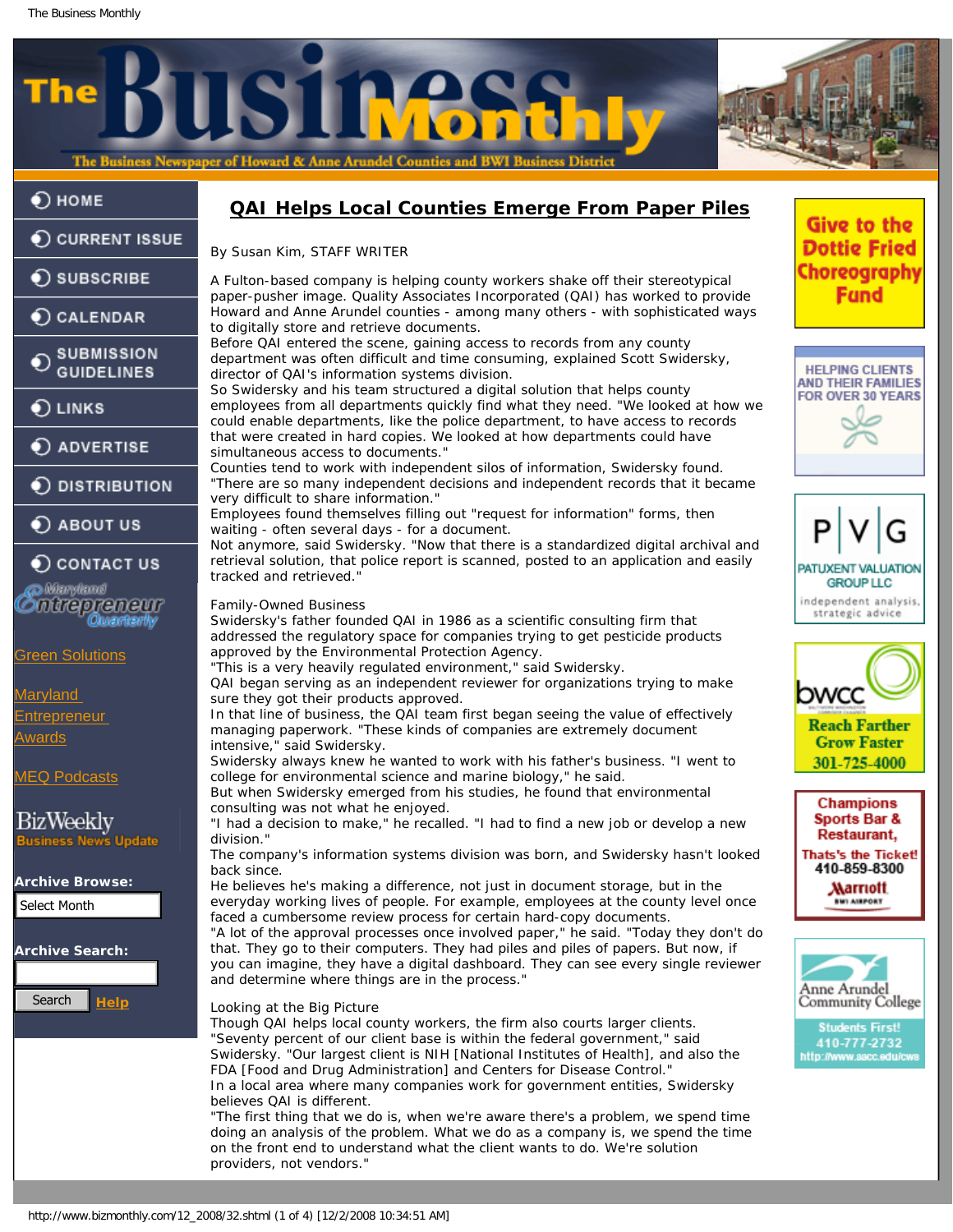In the course of serving its customers, QAI provides customized software, conversion services and solutions that support knowledge and content management. QAI's offerings include software applications, hardware and systems for scanning and imaging; services for document conversion and materials conversion; storage and electronic archiving; systems integration, support and training; and strategic consulting for quality assurance.

## Digitizing the Future

Swidersky joins many contemporary technology thinkers in envisioning a paperless society. "I think that's what a lot of companies are striving for," he said. Though that reality is not reachable right now, companies can certainly manage their documents more efficiently, and ultimately, accomplish more with fewer people.

In these uncertain economic times, more and more businesses are searching for ways to streamline their day-to-day operations and ease the burden on understaffed departments.

Swidersky believes that's why companies have continued to steadily approach QAI. "We've not really seen a downturn in the amount of work we're finding," he said. In addition, QAI's steady federal clients have helped buffer the firm from recession. "Although a lot of federal agencies are not getting increases in budgets, they have not had to cut our services," he said.

Still, Swidersky is keeping a watchful eye on the current economy, particularly on the potential demise of industry giants such as Chrysler Financial Corporation and Ford Motor Company.

"They had better be looking to utilize digital technology to improve their current work flow processes," he said. "Otherwise, how do we deal with this downsizing? Companies are going to have to look for better ways to do things."













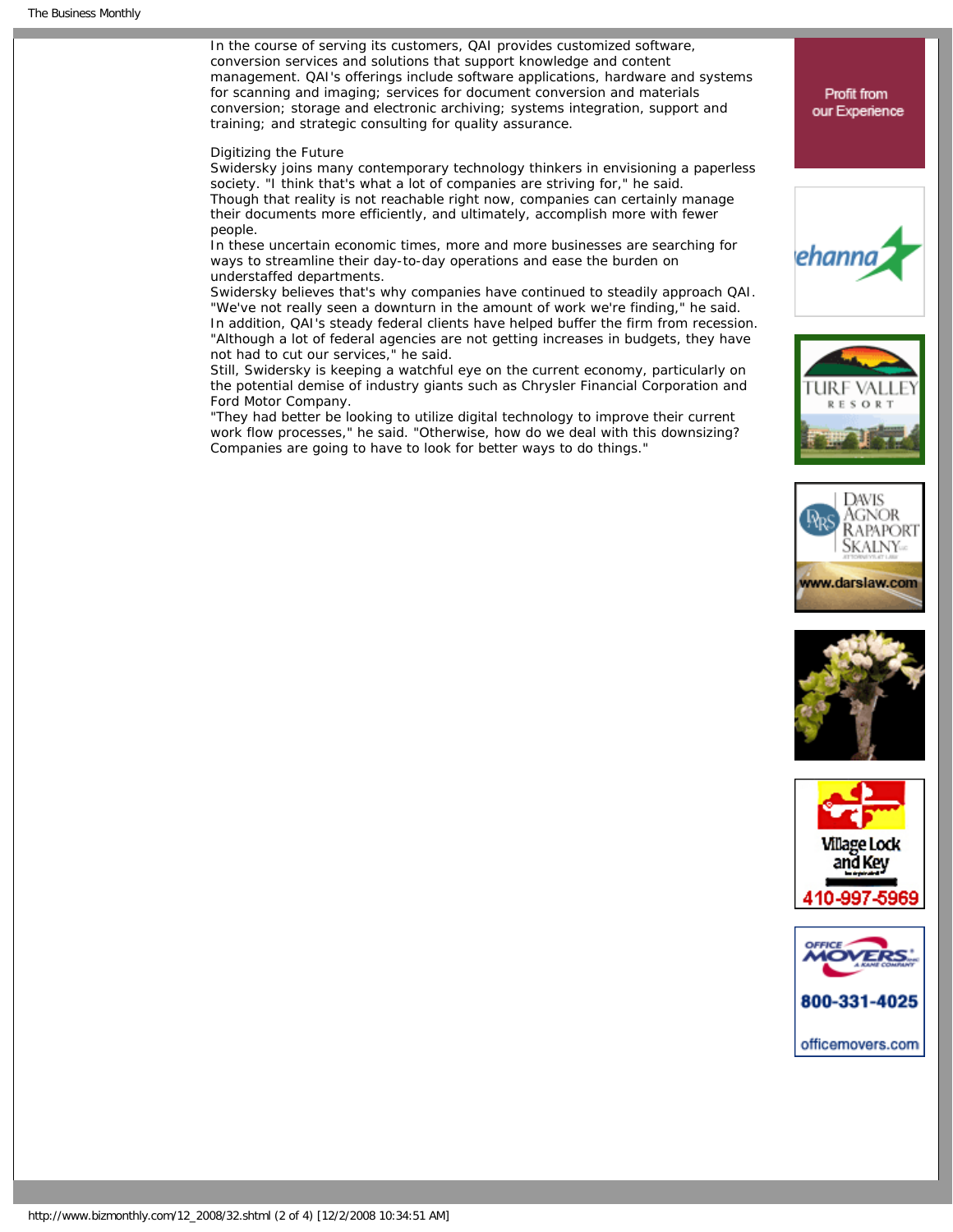The Business Monthly









**You Can Get There From Here.** 



**Auto Details On Wheels<br>-Mobile Car Detailing-**